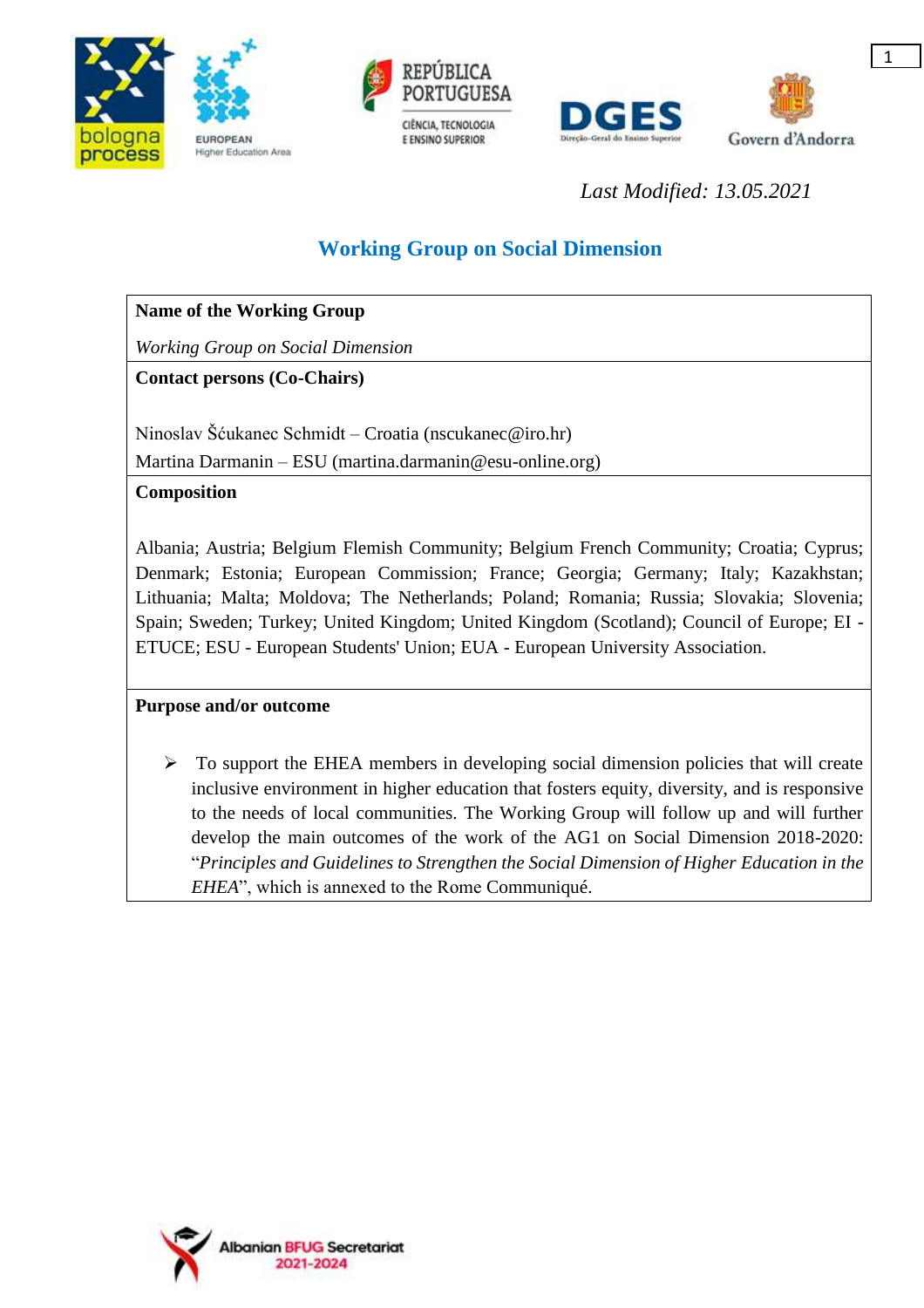







### **Reference to the Rome Communiqué**

*We adopt the "Principles and Guidelines to Strengthen the Social Dimension of Higher Education in the EHEA" (Annex II) based on a broadened understanding of the social dimension, and commit to implementing them in our systems. We will engage in wide-ranging*  policy dialogue on how to implement the principles and guidelines fully at national level. We will *support our higher education institutions in integrating them into their institutional culture and core missions: learning and teaching, research and innovation, knowledge circulation and outreach, institutional governance and management. We ask the BFUG to report back to us in 2024 on the steps taken and the related monitoring measures to assure evidence-based followup.*

## **Specific Tasks**

- $\triangleright$  Developing a system of monitoring the implementation of the Principles and Guidelines to Strengthen the Social Dimension of Higher Education in the EHEA. It will enable measuring the impact of the broadened definition of the social dimension in the Principles and Guidelines on the work of different higher education institutions;
- $\triangleright$  Defining indicators and benchmarks for the principles included in the Principles and Guidelines to Strengthen the Social Dimension of Higher Education in the EHEA;
- $\triangleright$  Organising peer support activities for social dimension to support the implementation of the Principles and Guidelines among the EHEA members. The Working Group should consider establishing partnerships for implementing Thematic Country Reviews for Social Dimension to systematically collect country needs for peer support;
- $\triangleright$  Organising a seminar on the social dimension at the end of the cycle in 2024 to discuss the progress made in developing social dimension policies in the EHEA members.

#### **Reporting**

Minutes of working group meetings and key documents developed by the Working group will be made available on the EHEA website [www.ehea.info.](http://www.ehea.info/) The Bologna Secretariat will provide administrative support for the work of the Working Group. The BFUG should also receive regular reports and updates from the group. To ensure good communication and consultations with the BFUG as a whole, progress reports should be submitted at least two weeks before each BFUG meeting.

#### **Draft meeting schedule:**

The content and timeline of the meetings will be discussed amongst the co-chairs and the members of this Working Group; however, the following can be seen as a draft schedule:

Year  $2021 - 1$ <sup>st</sup> quarter: